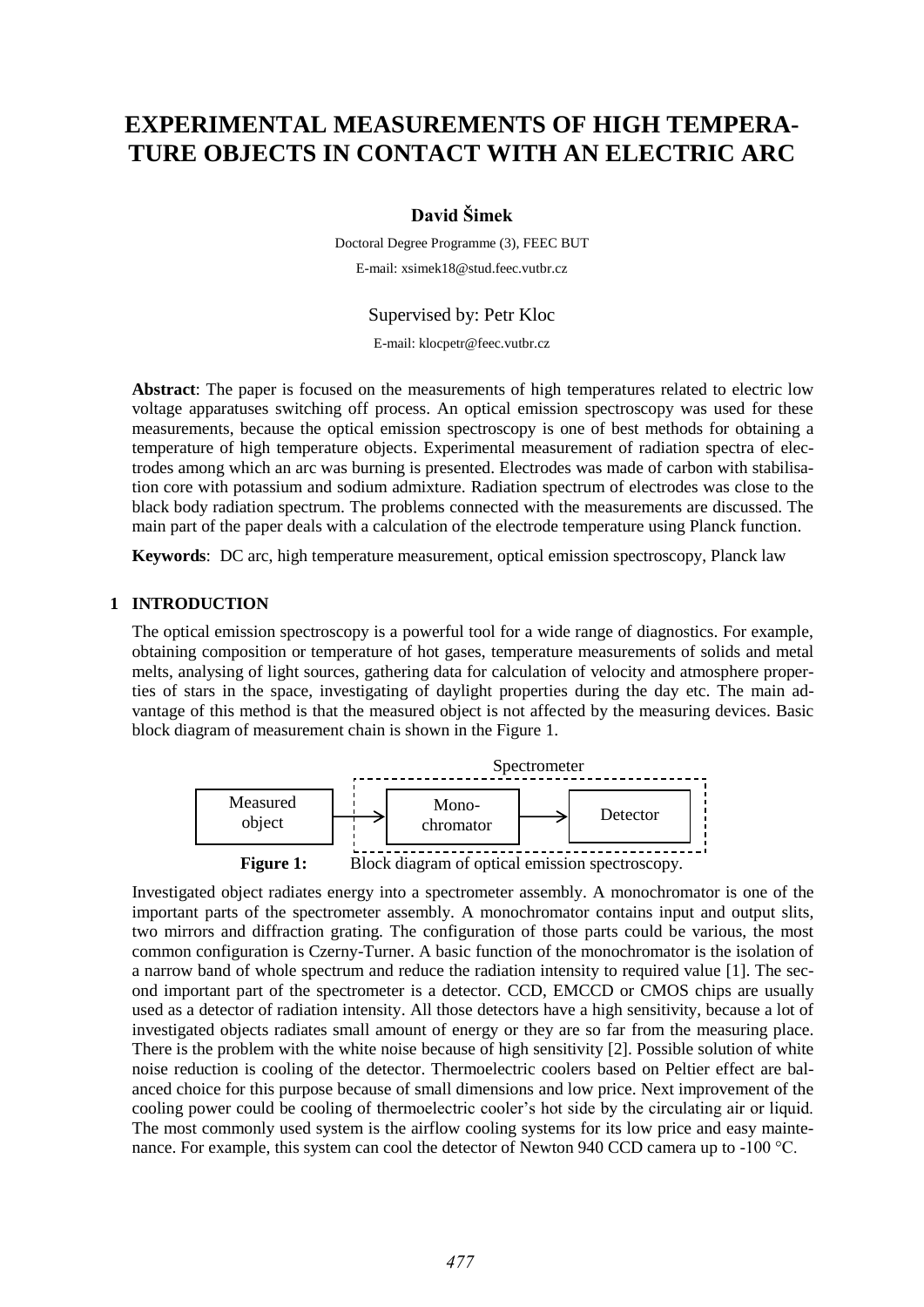If the investigated high temperature object contains free atoms/ions, then its radiation spectrum contains narrow intensive peaks called spectral lines. It is possible to identify relative chemical composition of the volume because each chemical element has a specific energy levels. Specific wavelengths of a lot of lines for chemical elements are listed in databases such as NIST [\[3\].](#page-4-2) The theory is based on the quantum mechanical atom model. Movement of electrons from the higher energy level to lower one causes radiation on specific wavelength which is given by the equation (1).

$$
\Delta E = \frac{hc}{\lambda} \tag{1}
$$

where *h* is Planck constant, *c* speed of light and  $\lambda$  is wavelength.

This situation is common for gases, plasma, etc., see Figure 2.





Atoms are affected by each other or by external fields. Broadening of spectral lines increases with increasing pressure, see Figure 3.



**Figure 3:** Effects of mercury vapour pressure on the spectral power distribution [\[4\].](#page-4-3)

Thus the spectral power distribution goes to be a flatter with change of gases to liquids or solids. Radiation function of solids may be described by black body radiation with emissivity<sup>1</sup> lower than 1. Radiation function of the black body was described by Max Planck in 1900:

$$
H_{\lambda} = \frac{2\pi hc^2}{\lambda^5 \left(e^{\frac{hc}{\lambda kT}} - 1\right)}\tag{2}
$$

where *h* is Planck constant, *c* speed of light, *κ* Boltzmann constant, *λ* wavelength and *T* is temperature.

-

<sup>&</sup>lt;sup>1</sup> Emissivity is a coefficient of radiation effectiveness of the object surface.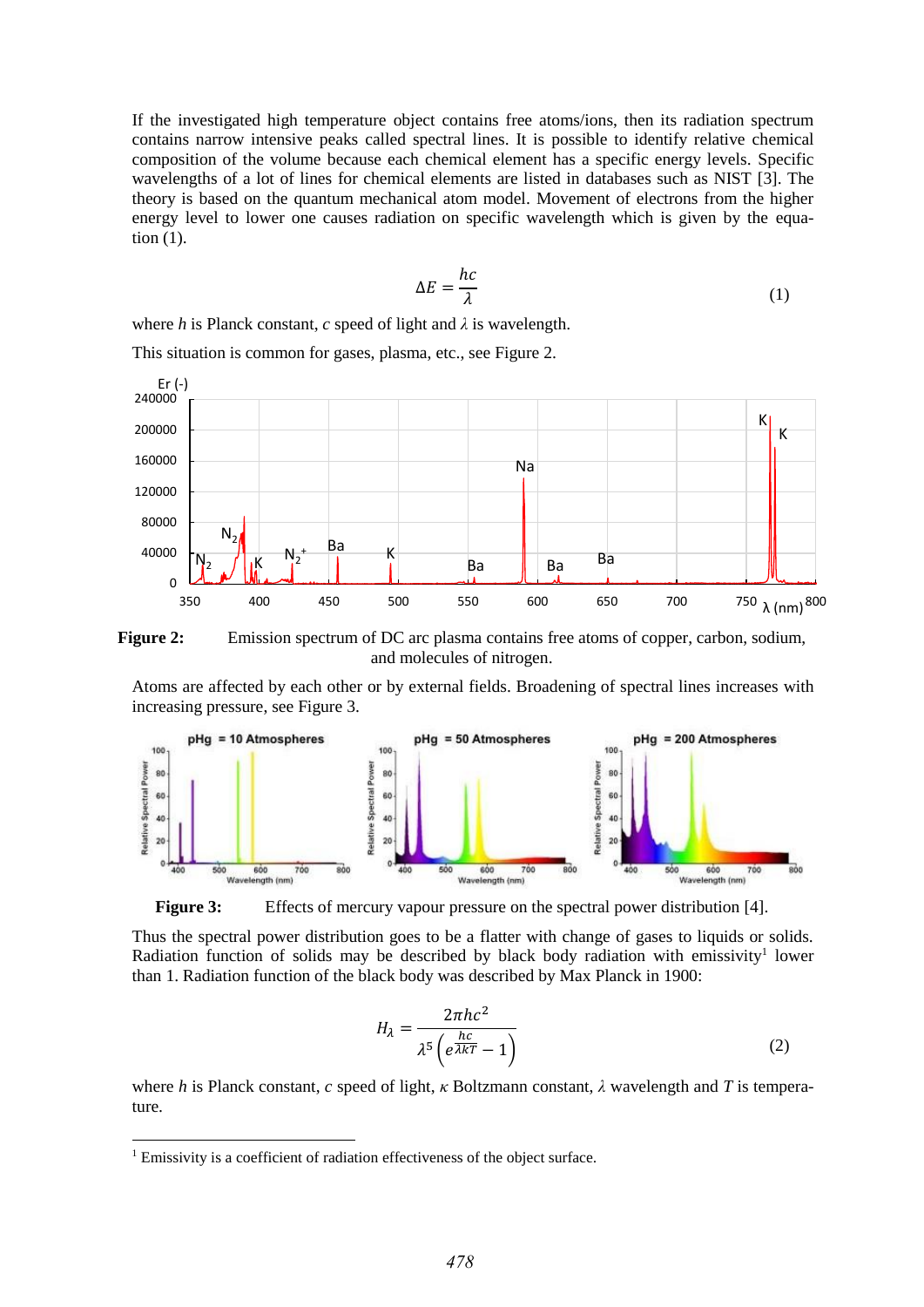# **2 EXPERIMENTAL SETUP**

Experiments were performed in a high current laboratory at BUT. A dynamo was used as a DC power supply. Series stabilization resistor was used for the current control. Electrodes were cylindrical rods with diameter of 13 mm and length of 100 mm. The cathode and the anode were originally arc lamp carbon electrodes with stabilisation core with sodium and potassium admixture. The arc was projected through the lens to the screen. Optical fibre was used for transmission of light from a specific position to the input slit of the spectrometer. Avantes Avaspec ULS-3648TEC was used as a spectrometer. Data were stored and processed in laptop using AvaSoft 8 software.

The arc was burning under atmospheric pressure without any external ionisation source. Current and voltage between electrodes were measured and maintained constant. Current was of 5 A. Voltage between electrodes was of 55 V.

# **3 MEASUREMENT PROCEDURE**

- a) Top electrode was connected as a cathode and free burning arc was generated with current of 5 A and voltage of 55 V between electrodes.
- b) Optical fibre was adjusted to the centre of cathode nearest to the arc.
- c) Two minutes after the arc ignition a radiation spectrum was taken.
- d) Optical fibre was shifted to the anode position and spectrum was recorded.
- e) Electrodes position was switched (cathode bottom, anode top).
- f) Procedure from b) to e) was repeated.
- g) Calibration coefficient of spectrometer assembly was applied to measured data.
- h) Measured spectra were fitted using Planck function.

#### **4 RESULTS AND DISCUSSION**

Data measured at 650 nm and more are not presented due to the low sensitivity of the spectrometer in this range and overlap with the second order.

# **4.1. CONFIGURATION 1 – CATHODE IN THE TOP POSITION**

Radiation spectrum of cathode in the top position can be seen in the Figure 4. The spectrum contains spectral lines because of a high concentration of ions in the cathode area. Moreover the spectrum contains three molecular bands of nitrogen, because an arc was burning in the atmosphere.





**Figure 4:** Radiation spectrum of cathode in the top position.

The continuous radiation of cathode in the top position was fitted by the Planck function. The temperature was estimated at 2650 K.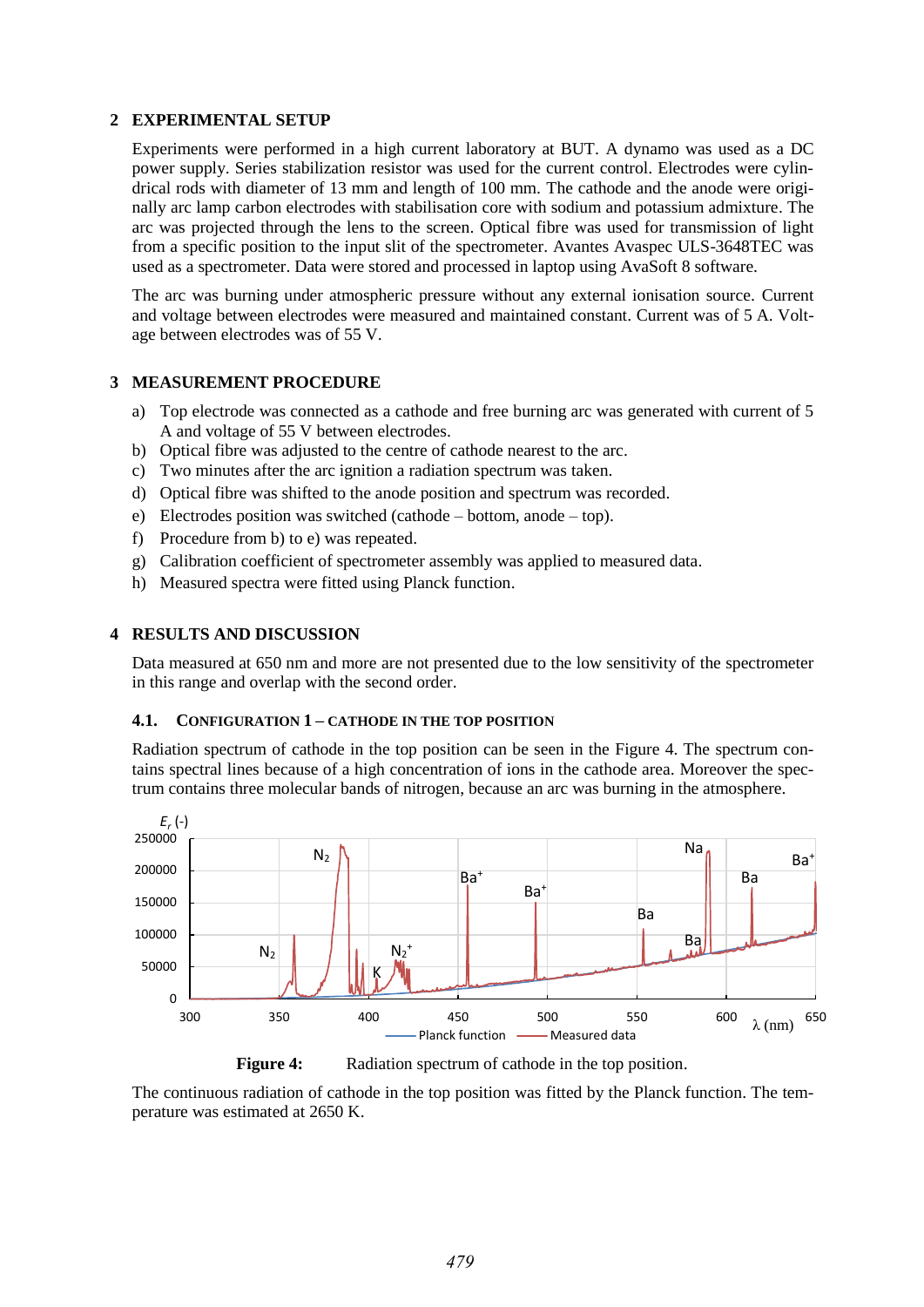The second investigated object was anode in the bottom position for this configuration, see Figure 5. Radiation spectrum contains Planck function and three molecular bands of nitrogen. Reason of appearance of molecular band in the spectrum is the same as in the cathode area.



Temperature of anode was evaluated of 3300 K.

# **4.2. CONFIGURATION 2 – CATHODE IN THE BOTTOM POSITION**

Radiation spectrum of cathode in the bottom position was measured, see Figure 6. The spectrum contains spectral lines and molecular bands of nitrogen in the cathode area, but intensity is lower than in case of measurement in the top position because of lower temperature.





Temperature of cathode in the bottom position was calculated at 2250 K.

The second measured object in this configuration was anode. Spectrum can be seen in the Figure 7.



**Figure 7:** Radiation spectrum of anode in the top position.

Temperature of anode in the top position was of 3000 K. Three molecular bands of nitrogen were observed.